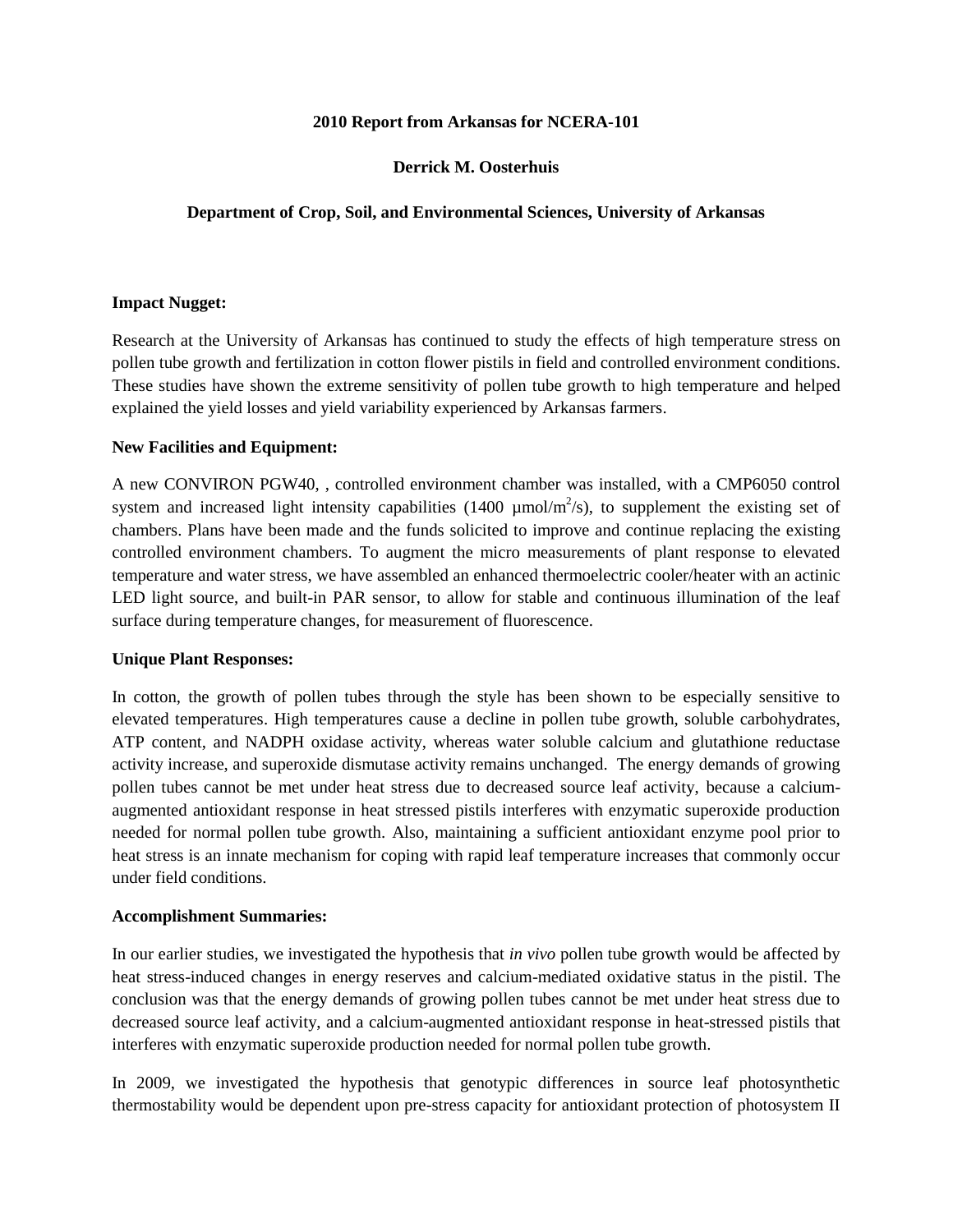in *Gossypium hirsutum*. We compared the physiological and biochemical responses of a thermosensitive cv. ST4554B2RF from the US Cotton Belt and thermotolerant cv. VH260 from Pakistan, exposed to normal control (30/20°C) or high (38/20°C) temperature conditions during flowering. We concluded that maintaining a sufficient antioxidant enzyme pool prior to heat stress is an innate mechanism for coping with rapid leaf temperature increases that commonly occur under field conditions.

In 2010, we studied diurnal pollen tube growth in the cotton pistil. Because reproductive success is influenced by photosynthetic activity of major source leaves, we hypothesized that high temperatures under field conditions would limit fertilization by inhibiting diurnal pollen tube growth through the style and decreasing subtending leaf photosynthesis. To address this hypothesis, *G. hirsutum* seeds were sown on different dates to obtain flowers exposed to contrasting ambient temperature conditions but at the same developmental stage (node 8 above the cotyledons). Collection and measurement were conducted at 0600, 0900, 1200, 1500, and 1800 h on August 4 (34.6°C maximum air temperature) and 14, 2009 (29.9°C maximum air temperature). Microclimate measurements included photosynthetically active radiation, relative humidity, and air temperature. Pistil measurements included surface temperature, pollen germination, and pollen tube growth through the style, fertilization efficiency, fertilized ovule number, and total number of ovules per ovary. Subtending leaf measurements included leaf temperature, photosynthesis, and stomatal conductance. Under high temperatures the first measureable pollen tube growth through the style was observed earlier in the day (1200 h) than under cooler conditions (1500 h). Also, high temperature resulted in slower pollen tube growth through the style (2.05 mm h-1) relative to cooler conditions (3.35 mm h-1), but there were no differences in fertilization efficiency, number of fertilized ovules, or ovule number. There was no effect of sample date on diurnal photosynthetic patterns, where the maximum photosynthetic rate was observed at 1200 h. Because in vivo pollen tube growth was negatively impacted under high temperature without a concomitant decline in pollen germination, ovule fertilization, or subtending leaf photosynthesis, we conclude that diurnal pollen tube growth is exceptionally sensitive to high temperature.

## **Impact Statement:**

In cotton (*Gossypium hirsutum* L.), the growth of pollen tubes through the style has been shown to be especially sensitive to elevated temperatures. The energy demands of growing pollen tubes cannot be met under heat stress due to decreased source leaf activity, and a calcium-augmented antioxidant response in heat-stressed pistils that interferes with enzymatic superoxide production needed for normal pollen tube growth. Also, maintaining a sufficient antioxidant enzyme pool prior to heat stress is an innate mechanism for coping with rapid leaf temperature increases that commonly occur under field conditions. The findings will facilitate the development of methods of ameliorating heat stress for yield stabilization.

## **Published Written Works:**

## Refereed Journal Articles:

Bibi, A.C, Oosterhuis, D.M,and Gonias, ED. and Stewart, J.M 2010. Comparison of a responses of a ruderal *Gossypium hirsutum* L. with commercial cotton genotypes under high temperature stress. *Amer. J. Plant Sci. And Biotechnol*.4 (special issue 2): 87-92.